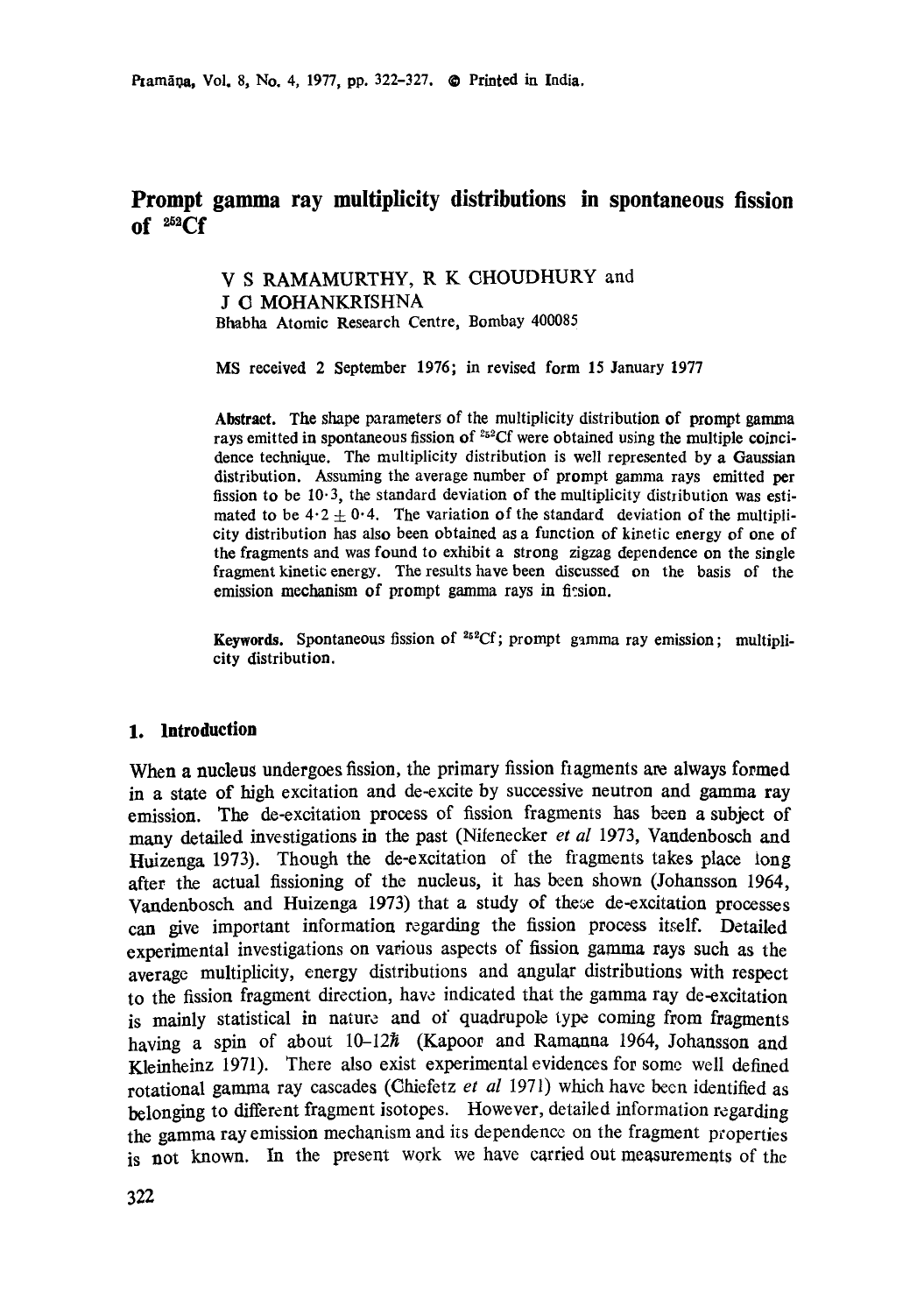second and third moments of the multiplicity distribution of fission gamma rays in the spontaneous fission of  $^{252}$ Cf by means of multiple coincidence technique. These results are not presently available and as shown below can give valuable information regarding the de-excitation mechanism.

#### **2. Experimental method and results**

A schematic diagram of the experimental set up is shown in figure 1 a. The <sup>252</sup>Cf source was mounted inside a small ionisation chamber filled with xenon gas at a pressure of one atmosphere. Three NaI (T1) detectors of  $2'' \times 2''$  dimension were placed around the source making equal angles with each other. The coincidence rates between the fission pulse obtained from the ionisation chamber and from any one, two or all the three detectors were taken to give the single, double and triple coincidence rates of the gamma rays. The fission counts were monitored simultaneously. The second and third moments of the gamma ray multiplicity distribution were calculated from the above three coincidence rates by using the following equations. If  $\Omega_1$ ,  $\Omega_2$  and  $\Omega_3$  are the detection efficiencies including the solid angle factors of the three detectors respectively and  $\bar{n}$ , the average number of gamma rays per fission, then the following relations between the coincidence rates hold:

$$
C_i = \bar{n} \Omega_i \quad i = 1, \ 2, \ 3 \tag{1}
$$

$$
C_{ij} = \langle n(n-1) \rangle \Omega_i \Omega_{j_2} i, j = 1, 2, 3, \text{ and } i \neq j \tag{2}
$$

$$
C_{ijk} = \langle n (n-1) (n-2) \rangle \Omega_i \Omega_j \Omega_k,
$$
  
*i*, *j*, *k* = 1, 2, 3 and *i*  $\neq$  *j*  $\neq$  *k* (3)

where  $C_i$ ,  $C_{ij}$ ,  $C_{ijk}$  are the single, double and triple coincidence rates per fission

The averages in equations (2) and (3) are taken ovel the whole multiplicity distribution  $P(n)$ , where  $P(n)$  is the probability of emission of *n* gamma rays per fission. These relations are based on the assumption that the probability of more than one gamma ray entering the same detector in the same event is small



Figure 1. Schematic diagram of the experimental assembly.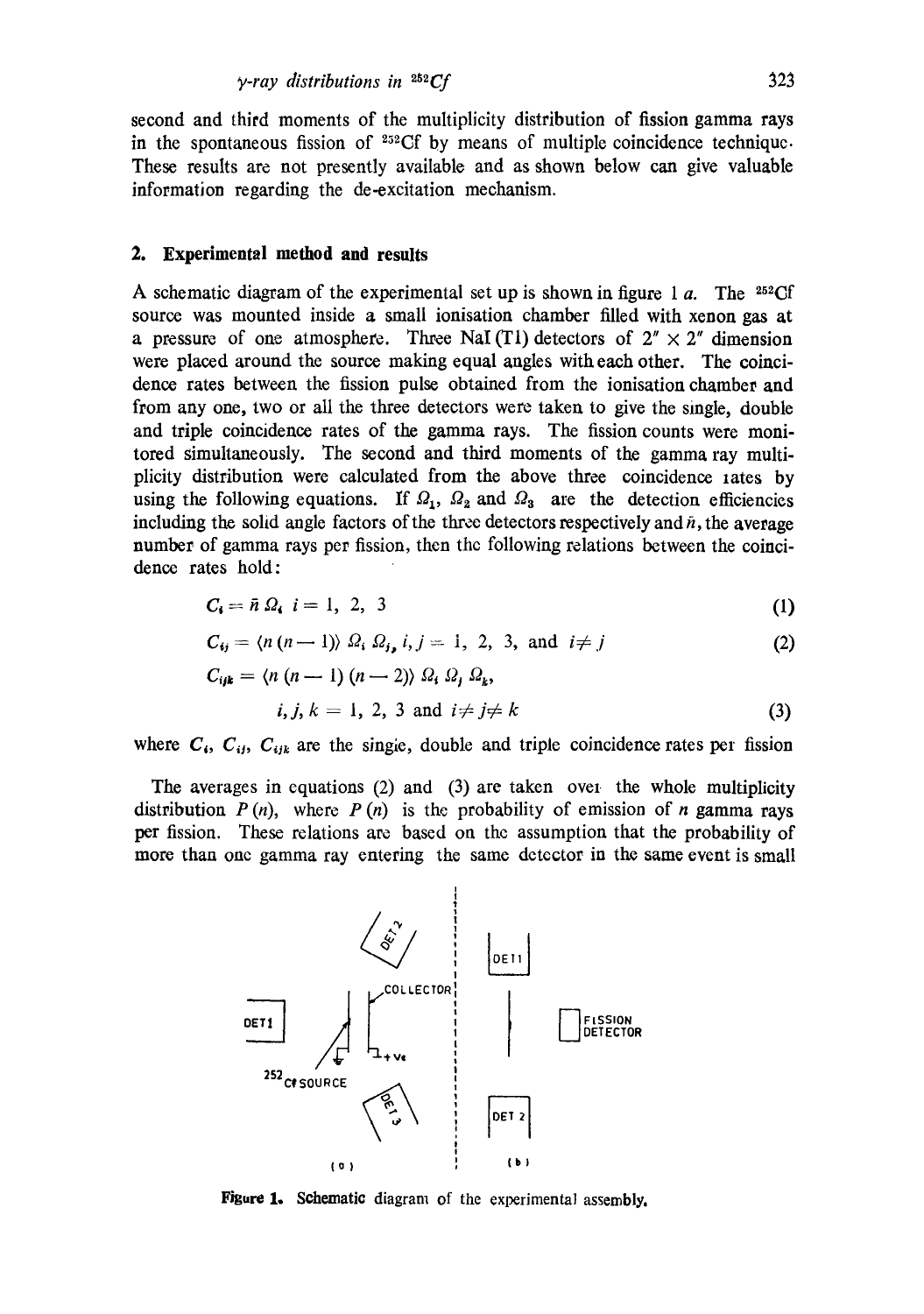and the detection efficiencies,  $\Omega_1$ ,  $\Omega_2$  and  $\Omega_3$  are the same in the events for single, double and triple coincidences. In the present geometry where the solid angles of the three NaI (T1) detector° subtended at the fission source were small, the error due to the first assumption was calculated to be less than  $1\%$ . The validity of the second assumption was established by recording the gamma ray spectra in the cases of single, double and triple coincidence events which were found to be neatly the same. The contribution due to the fission neutrons to the count rates were also neglected because of the lesser number of neutrons per fission and also due to the small detection efficiency for neutrons in NaI (T1) detector. This contribution was also estimated to be less than  $1\%$ .

A number of independent runs were carried out to find the average values of all the coincidence rates. The fission rate was approximately 800 per second. The typical fission-gamma coincidence rates per fission were as follows:

$$
C_1 = 5.23 \times 10^{-2}, C_2 = 6.35 \times 10^{-2}, C_3 = 5.88 \times 10^{-2}
$$
  
\n
$$
C_{12} = 3.5 \times 10^{-3}, C_{23} = 4.1 \times 10^{-3}, C_{31} = 3.3 \times 10^{-3}
$$
  
\n
$$
C_{123} = 2.34 \times 10^{-4}.
$$

Eliminating the unknown solid angle factors from eqs  $(1-3)$ , using the experimentally determined value of  $\bar{n} = 10.3$  per fission (Johansson and Kleinheinz 1966) the values of  $\langle n^2 \rangle$  and  $\langle n^3 \rangle$  were calculated to be

$$
\langle n^2 \rangle = 124.2 \pm 1.7
$$

$$
\langle n^3 \rangle = 1659 \pm 20
$$

The values of  $\hat{n}$ ,  $\langle n^2 \rangle$  and  $\langle n^3 \rangle$  define the shape of the multiplicity distribution P (n). In the case of a Gaussian distribution,  $\bar{n}$ ,  $\langle n^2 \rangle$  and  $\langle n^3 \rangle$  are related through the following relations

$$
\langle n^2 \rangle = \tilde{n}^2 + \sigma^2 \tag{4}
$$

$$
\langle n^3 \rangle = \bar{n}^3 + 3 \bar{n} \sigma^2 \tag{5}
$$

where  $\sigma$  is the standard deviation of the Gaussian distribution. In the present case, if the multiplicity distribution is assumed to be of Gaussian form with  $\bar{n} = 10 \cdot 3$  and  $\sigma^2 = (\langle n^2 \rangle - \bar{n}^2) = 18 \cdot 1 + 1 \cdot 7$ , then the value of  $n^3$  as obtained from expression (5) is  $1652 \pm 52$ . This value of  $\langle n^3 \rangle$  compares well with the experimental value of  $\langle n^3 \rangle = 1659 \pm 20$ . It can therefore be concluded that the multiplicity distribution of prompt gamma rays in fission can be very well represented by a Gaussian shape with the average at  $10.3$  and a standard deviation of  $4 \cdot 2 \pm 0 \cdot 4$ .

The experiment was extended to determine the width of the gamma ray multiplicity distribution for different values of single fragment kinetic energy, by taking the fission fragment kinetic energy spectrum in coincidence with one and two NaI  $(T1)$ detectors. The fission fragment kinetic energies were measured by means of a semiconductor detector (figure  $1 b$ ). Since the shape of the gamma ray multiplicity distribution was found to be Gaussian, only two gamma ray detectors were used to determine the second moment of the distribution. The fission fragment kinetic energy spectrum from the semiconductor detector was recorded in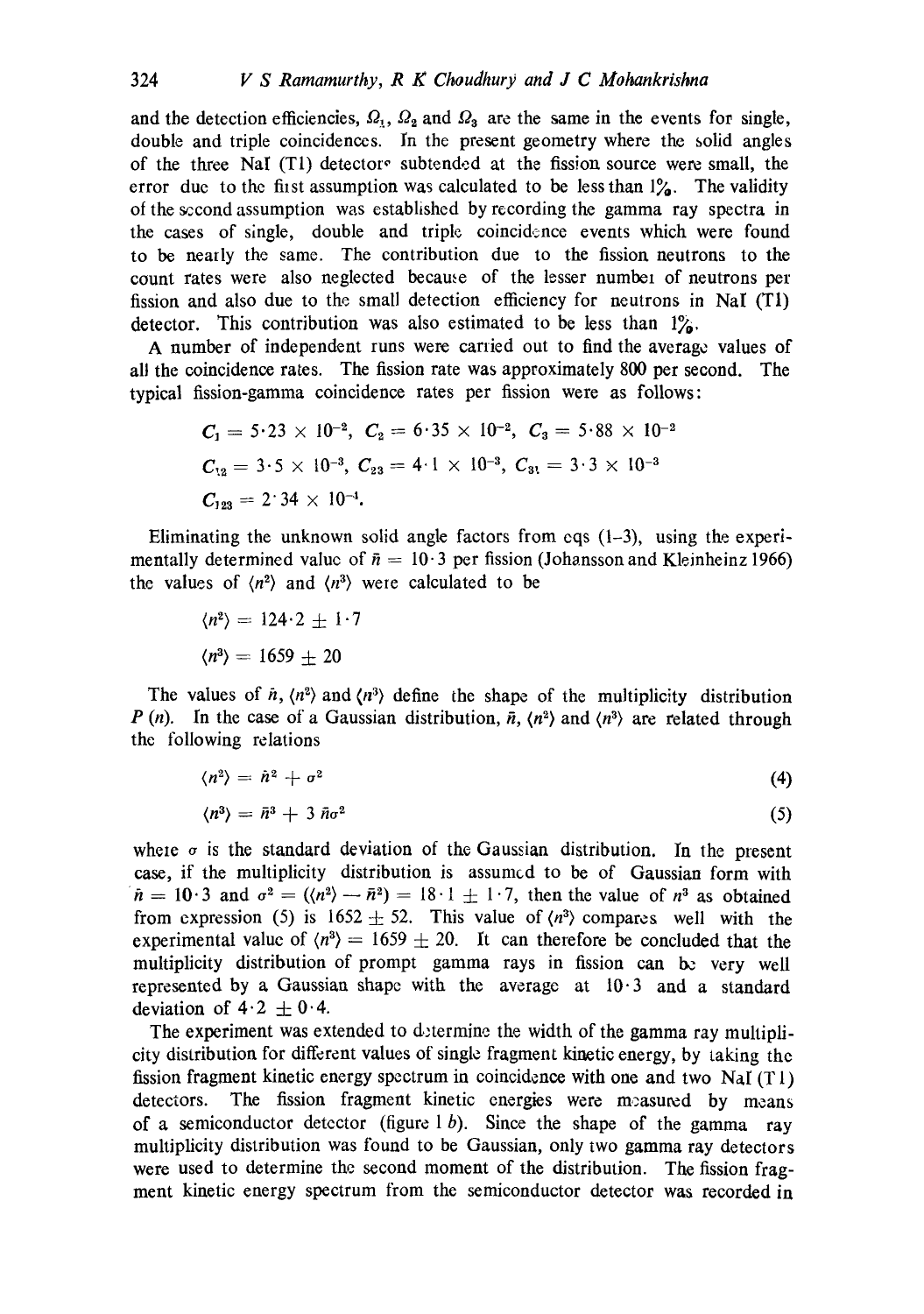he first quarter of a 1024 channel analyser and was routed by the two single coincidence pulses  $(\gamma_1 - F)$  and  $(\gamma_2 - F)$  and double coincidence pulse  $(\gamma_1 - F)$  $\gamma_2$  – F) to the second, third and fourth quarters respectively, so that all the spectra were recorded under identical conditions. The fission fragment energies were obtained from the peak channels in the kinetic energy distribution. The equations for the double and triple coincidences can now be written as before for every window of the fission fragment kinetic energy. The value of  $R = C_{12}/C_1C_2$ was calculated for each fragment kinetic energy. The ratio  $R$  is related to the second moment of the multiplicity distribution by *[see* eqs (1) and (2)].

$$
\frac{\langle n^2 \rangle - \bar{n}}{\bar{n}^2} = R \tag{6}
$$

$$
\sigma^2 = \langle n^2 \rangle - \bar{n}^2 = (R-1) \bar{n}^2 + \bar{n}.
$$
 (7)

The value of  $\ddot{n}$  for each window of single fragment kinetic energy was obtained by assuming the average value of  $\bar{n}$  for all fission fragment energies to be 10.3. Figure 2 a shows the variation of  $\ddot{n}$  and  $\sigma$  with the single fragment kinetic energy. It is seen that the width of the multiplicity distribution shows a strong zigzag dependence on the single fragment kinetic energy. The width reduces almost by a factor of two when going from very low single fragment kinetic energy towards the valley where it has a sudden increase and again reduces for very large single fragment energy. The corresponding change in  $\bar{n}$  is seen to be  $10\%$  over the entire kinetic energy range.

## **3. Discussion**

An interpretation of the present results on the gamma ray multiplicity distributions can be carried out on the basis of the de-excitation mechanism of the fission fragments. It is known that the primary fragments on the average possess excitation energy to the extent of 10-15 MeV each (as indicated by the mean number of neutrons emitted per fission) and also significant spin of the order of  $10-15\hbar$ (as indicated by the fragment  $-\gamma$  ray angular distribution measurements). These excited fragments release their excitation energy by mcans of neutron emission and subsequent gamma emission. It is also known that because of the high spin of the fragments, there might be appreciable neutron-gamma competition. Also because of high spin, apart from the statistical de-excitation process, there might be many gamma cascades through rotational states. Such cascades have been identified by means of high resolution fission gamma ray studies. One characteristic feature of these cascades is that the variance in the number of gamma rays in a given cascade with a specified initial spin is very small. This feature has been used in heavy ion reactions to estimate the spin distribution of the compound nucleus produced (Hagemann *et al* 1975). The observed width in the number of fission gamma rays is a net result of the widlh due to the statistical component and cascade decays. In figure 2  $a$ , it is seen that the observed width shows a strong zigzag behaviour as a function of single fragment kinetic energy, whereas the mean number shows a change of only  $10\%$  over the entire region. It can therefore be concluded that the observed change in width arises due to different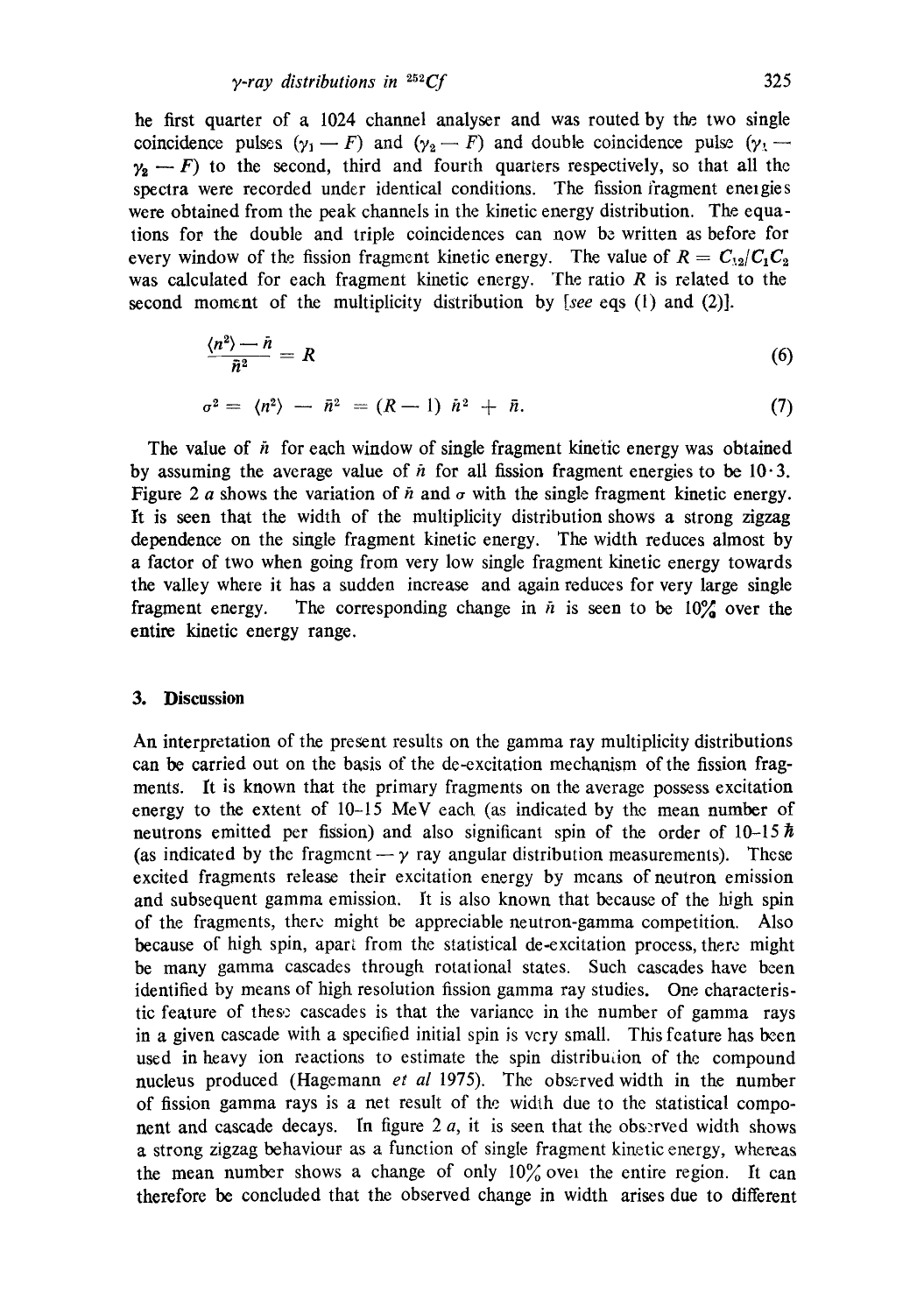

Figure 2. (a) Variation of  $\bar{n}$  and  $\sigma$  of the gamma ray multiplicity distribution with the kinetic energy of one of the fission fragments. (note the false zero on the  $\bar{n}$  axis).

(b) Variation of average mass ratio and average total kinetic energy with the kinetic energy of one of the fission fragments (Schmitt et al 1966).